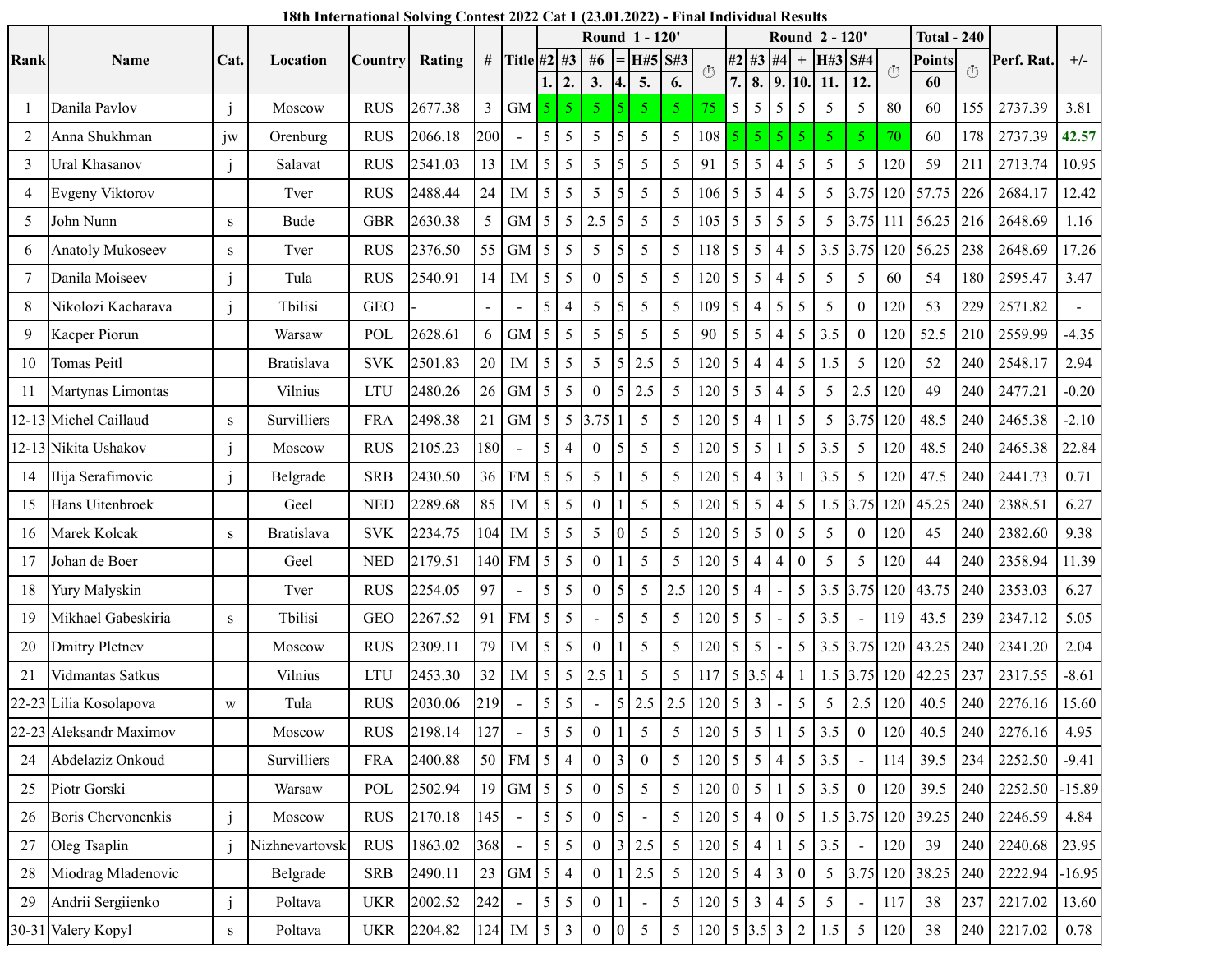|           |                           |              |                   |            |         |     |             |                 |                          |                  |                | <b>Round 1-120'</b> |              |                              |                 |                          |                  | Round 2 - 120'   |            |                          |                            | <b>Total - 240</b> |     |            |          |
|-----------|---------------------------|--------------|-------------------|------------|---------|-----|-------------|-----------------|--------------------------|------------------|----------------|---------------------|--------------|------------------------------|-----------------|--------------------------|------------------|------------------|------------|--------------------------|----------------------------|--------------------|-----|------------|----------|
| Rank      | Name                      | Cat          | Location          | Country    | Rating  | #   | Title #2 #3 |                 |                          | #6               |                | H#5                 | S#3          | $\left( \mathsf{L}\right)$   |                 | #2 #3                    | #4               | $\,^+$           | H#3        | <b>S#4</b>               | $\left( \mathbb{I}\right)$ | Points             |     | Perf. Rat. | $+/-$    |
|           |                           |              |                   |            | 2143.38 | 160 |             | 5               | $\overline{2}$<br>5      | 3.               | $\mathfrak{D}$ | 5.<br>2.5           | 6.           |                              | 7.              | 8.<br>5                  | 9.               | 10<br>5          | 11.<br>3.5 | 12.                      |                            | 60<br>38           | 240 |            | 4.67     |
| $30 - 31$ | Marko Lozajic             |              | Belgrade          | <b>SRB</b> |         |     |             |                 |                          | $\overline{0}$   |                |                     | 5            | 120                          | 5               |                          |                  |                  |            | $\mathbf{0}$             | 120                        |                    |     | 2217.02    |          |
| 32-33     | <b>Richard Dobias</b>     |              | Luxembourg        | <b>SVK</b> | 2218.91 | 114 |             | 5               | 5                        | $\theta$         | $\Omega$       | 5                   | 5            | 120                          | 5               | 5                        | 3                | $\theta$         | 3.5        | $\overline{a}$           | 120                        | 36.5               | 240 | 2181.54    | $-2.37$  |
| 32-33     | Oleg Pervakov             | ${\bf S}$    | Moscow            | <b>RUS</b> | 2275.71 | 88  | <b>FM</b>   | 5               | 5                        | $\overline{0}$   | 5              |                     | 5            | 120                          | 5               | $\overline{4}$           |                  | 5                | 1.5        | $\overline{\phantom{a}}$ | 120                        | 36.5               | 240 | 2181.54    | $-5.97$  |
| 34        | Egor Sokolov              | $\mathbf{J}$ | Moscow            | <b>RUS</b> | 2171.03 | 144 |             | 5               | 5                        |                  |                | 2.5                 | 5            | 120                          | 5               | $\overline{4}$           |                  | $\theta$         | 5          | 3.75                     | 120                        | 36.25              | 240 | 2175.63    | 0.28     |
| 35        | Andy Ooms                 |              | Geel              | <b>BEL</b> | 2224.97 | 110 |             | 5               | 5                        | $\theta$         |                | 5                   | 5            | 120                          | 5               | 5                        |                  | 5                |            | $\boldsymbol{0}$         | 120                        | 36                 | 240 | 2169.72    | $-3.51$  |
| 36        | Vladimir Aridov           |              | Poltava           | <b>UKR</b> | 2238.39 | 102 | <b>FM</b>   | 5               | 5                        | 0                |                |                     | 5            | 120                          |                 | 5 3.5                    | $\mathbf{1}$     | $\boldsymbol{0}$ | 3.5        | 2.5                      | 119                        | 35.5               | 239 | 2157.89    | $-5.10$  |
| 37-38     | Mirai Aoshima             |              | Tokyo             | <b>JPN</b> | 2286.21 | 86  |             | 5               | $\overline{4}$           | 2.5              | 5              |                     | 5            | 120                          |                 | $0\,3.5$                 | 2                | 5                | 3.5        | $\Box$                   | 120                        | 35.5               | 240 | 2157.89    | $-8.15$  |
| 37-38     | Thomas Maeder             |              | Bern              | <b>SUI</b> | 2230.40 | 109 | IM          | 5               | 5                        | $\theta$         |                | 5                   | 5            | 120                          | 5               | $\overline{4}$           | $\overline{3}$   |                  | 3.5        | $\mathbf{0}$             | 120                        | 35.5               | 240 | 2157.89    | $-4.60$  |
| 39        | Viktoras Paliulionis      |              | Vilnius           | <b>LTU</b> | 2132.93 | 164 |             | 5               | 5                        | $\theta$         |                | 5                   | 3.75         | 120                          | 5 <sup>5</sup>  | 3.5                      | $\blacksquare$   | $\blacksquare$   | 3.5        | 3.75                     | 120                        | 34.5               | 240 | 2134.24    | 0.09     |
| 40        | Klaus Kochli              | S            | Oberglatt         | <b>SUI</b> | 2207.66 | 122 |             | 5               | 5                        | $\theta$         |                | $\mathbf{0}$        | 5            | 120                          | 5               | $\overline{4}$           | 5                | 5                |            |                          | 120                        | 34                 | 240 | 2122.41    | $-5.40$  |
| 41        | Juras Mickevicius         |              | Vilnius           | <b>LTU</b> | 2012.49 | 231 |             | 5               | $\overline{3}$           | $\overline{0}$   |                |                     | 5            | 120                          | 5               | $\overline{3}$           |                  | 5                | 3.5        | $\boldsymbol{0}$         | 120                        | 33.5               | 240 | 2110.59    | 6.22     |
| 42        | Vlaicu Crisan             |              | Cluj-Napoca       | <b>ROU</b> | 2275.38 | 89  | IM          | 5               | 5                        | $\theta$         |                | 2.5                 | 5            | 120                          | 5               | $\overline{\mathcal{L}}$ | $\overline{2}$   | $\theta$         | 3.5        | $\boldsymbol{0}$         | 120                        | 33                 | 240 | 2098.76    | $-11.21$ |
| 43        | <b>Modris Ravins</b>      | ${\bf S}$    | Riga              | LAT        | 2012.20 | 233 |             | 5               | 5                        |                  |                | 2.5                 |              | 120                          | 5               | $\overline{4}$           |                  | 5                | 5          | $\overline{a}$           | 119                        | 32.5               | 239 | 2086.93    | 4.74     |
| 44-45     | Dmitrijus Chocenka        |              | Vilnius           | <b>LTU</b> | 2172.79 | 143 |             | 5               | 5                        | $\theta$         |                | $\theta$            | 5            | 120                          | 5               | $\overline{4}$           |                  | 5                |            | $\boldsymbol{0}$         | 120                        | 32                 | 240 | 2075.11    | $-6.20$  |
| 44-45     | Tomoki Kurokawa           |              | Tokyo             | <b>JPN</b> | 1848.69 | 386 |             | 5               | $\overline{4}$           | $\overline{0}$   | $\theta$       | 5                   | $\mathbf{0}$ | 120                          | 5               | $\overline{4}$           | $\overline{4}$   | $\boldsymbol{0}$ | 5          | $\boldsymbol{0}$         | 120                        | 32                 | 240 | 2075.11    | 14.35    |
| 46        | Mihnea Costachi           | $\mathbf{j}$ | Cluj-Napoca       | <b>ROU</b> |         |     |             | 5               | 5                        | $\theta$         |                |                     | 5            | 118                          | 5               | $\overline{4}$           | $\boldsymbol{0}$ | 5                | 1.5        | $\boldsymbol{0}$         | 118                        | 31.5               | 236 | 2063.28    |          |
| 47        | Laura Rogule              | W            | Riga              | LAT        | 2083.57 | 189 |             | 5               | 5                        | $\overline{0}$   | 5              |                     |              | 120                          | 5               | 5                        |                  | $\sqrt{5}$       | 1.5        | $\boldsymbol{0}$         | 120                        | 31.5               | 240 | 2063.28    | $-1.29$  |
| 48        | Stasys Steponavicius      |              | Vilnius           | <b>LTU</b> | 2210.15 | 121 |             | 5               | $\overline{4}$           | $\overline{0}$   |                | 2.5                 | .25          | 120                          | 5               | $\overline{3}$           |                  | $\mathfrak{S}$   | 3.5        | $\boldsymbol{0}$         | 120                        | 31.25              | 240 | 2057.37    | $-9.69$  |
| 49-51     | Ryuji Nakamura            |              | Tokyo             | <b>JPN</b> | 1845.55 | 388 |             | 5               | 5                        | $\theta$         |                | 2.5                 | $\theta$     | 120                          |                 | 5 3.5                    | $\boldsymbol{0}$ | 5                | 3.5        | $\overline{a}$           | 120                        | 30.5               | 240 | 2039.63    | 12.31    |
| 49-51     | Roland Ott                | ${\bf S}$    | Oberglatt         | <b>SUI</b> | 2217.92 | 116 |             | 5               | $\overline{4}$           | $\boldsymbol{0}$ |                |                     | 5            | 120                          | 5               | 5                        | 4                | $\theta$         | 1.5        |                          | 120                        | 30.5               | 240 | 2039.63    | $-11.31$ |
| 49-51     | Svetlana Semenova         | W            | Tula              | <b>RUS</b> | 2044.69 | 209 |             | 5               | 5                        | $\theta$         | 5              | 2.5                 |              | 120                          | $5\overline{)}$ | $\boldsymbol{0}$         | $\overline{3}$   | $\boldsymbol{0}$ | 5          |                          | 120                        | 30.5               | 240 | 2039.63    | $-0.31$  |
| 52        | Stefan Zollinger          |              | Oberglatt         | <b>SUI</b> | 2016.05 | 230 |             | 5               | $\overline{2}$           | $\overline{0}$   |                | 2.5                 |              | 120                          | 5               | 5                        |                  | 5                | 3.5        |                          | 120                        | 30                 | 240 | 2027.80    | 0.75     |
| 53        | Steffen Slumstrup Nielsen |              | Glostrup          | <b>DEN</b> | 2018.34 | 225 |             | $\mathcal{L}$   | $\overline{\phantom{a}}$ | $\blacksquare$   | $\mathsf{L}$   | 2.5                 | $\mathbf{0}$ | $120$   $3.5$                |                 |                          | $\blacksquare$   | $\mathcal{L}$    | 3.5        |                          | 120                        | 29.5               | 240 | 2015.97    | $-0.15$  |
| 54        | Toshiki Kobayashi         | ${\bf S}$    | Tokyo             | <b>JPN</b> | 1997.11 | 247 |             | 5 <sup>1</sup>  | $\overline{4}$           | $\theta$         |                | 5                   | 5            | $120 \mid 5 \mid 3.5 \mid$ - |                 |                          |                  | ÷,               | 1.5        | $\boldsymbol{0}$         | 120                        | 29                 | 240 | 2004.15    | 0.45     |
| 55        | Ryo Shiomi                |              | Tokyo             | <b>JPN</b> | 1929.04 | 305 |             | 5               | $\boldsymbol{0}$         | $1.25$ 2         |                | 5                   |              | $120 \mid 5 \mid 3.5$        |                 |                          |                  | $\sqrt{5}$       | 1.5        |                          | 120                        | 28.25              | 240 | 1986.41    | 3.65     |
| 56        | Slobodan Bojkovic         | ${\bf S}$    | Belgrade          | <b>SRB</b> | 1824.82 | 403 |             | 5               | $\overline{4}$           | $\overline{0}$   | $\mathbf{0}$   |                     | 5            | 120                          | 5 <sup>5</sup>  | $\overline{4}$           |                  | 5                |            | $\boldsymbol{0}$         | 120                        | 28                 | 240 | 1980.49    | 9.87     |
|           | 57-58 Milan Svrcek        |              | <b>Bratislava</b> | <b>SVK</b> | 2016.18 | 229 |             | 5               | 5                        | $\theta$         |                | 2.5                 | 5            | 120                          | 5 <sup>5</sup>  | $\overline{0}$           | $\mathbf{0}$     | $\boldsymbol{0}$ | 5          | $\mathbf{0}$             | 120                        | 27.5               | 240 | 1968.67    | $-3.02$  |
|           | 57-58 Branko Udovcic      |              | Zagreb            | <b>CRO</b> | 2059.52 | 203 |             | 5               | 5                        |                  |                | $\overline{a}$      | 5            | 120                          | 5 <sup>5</sup>  | $\overline{4}$           |                  | $\boldsymbol{0}$ | 3.5        | $\Box$                   | 120                        | 27.5               | 240 | 1968.67    | $-5.76$  |
| 59        | Branislav Djurasevic      | ${\bf S}$    | Belgrade          | <b>SRB</b> | 2164.58 |     | 149 FM      | $5\overline{)}$ | 5                        | $\overline{0}$   |                |                     |              | $120 \mid 5 \mid 3.5 \mid$   |                 |                          | $\cdot$ 1        | 5                | 1.5        | $\overline{\phantom{a}}$ | 120                        | 27                 | 240 | 1956.84    | 13.17    |
| 60        | Zoran Sibinovic           | ${\bf S}$    | Belgrade          | <b>SRB</b> | 1936.00 | 294 |             | 5               | $\overline{4}$           | 2.5              | $\overline{0}$ |                     | 3.75         | $120 \mid 5 \mid$            |                 | $\mathbf{3}$             |                  | $\boldsymbol{0}$ | 3.5        | $\blacksquare$           | 120                        | 26.75              | 240 | 1950.93    | 0.94     |
|           | 61-63 Evgeny Kopylov      |              | Moscow            | <b>RUS</b> | 1869.14 | 361 |             | 5               | 5                        | $\overline{0}$   |                |                     | 5            | 120                          | $\overline{0}$  | $\overline{3}$           |                  | $\mathfrak{S}$   |            | 2.5                      | 120                        | 26.5               | 240 | 1945.01    | 4.81     |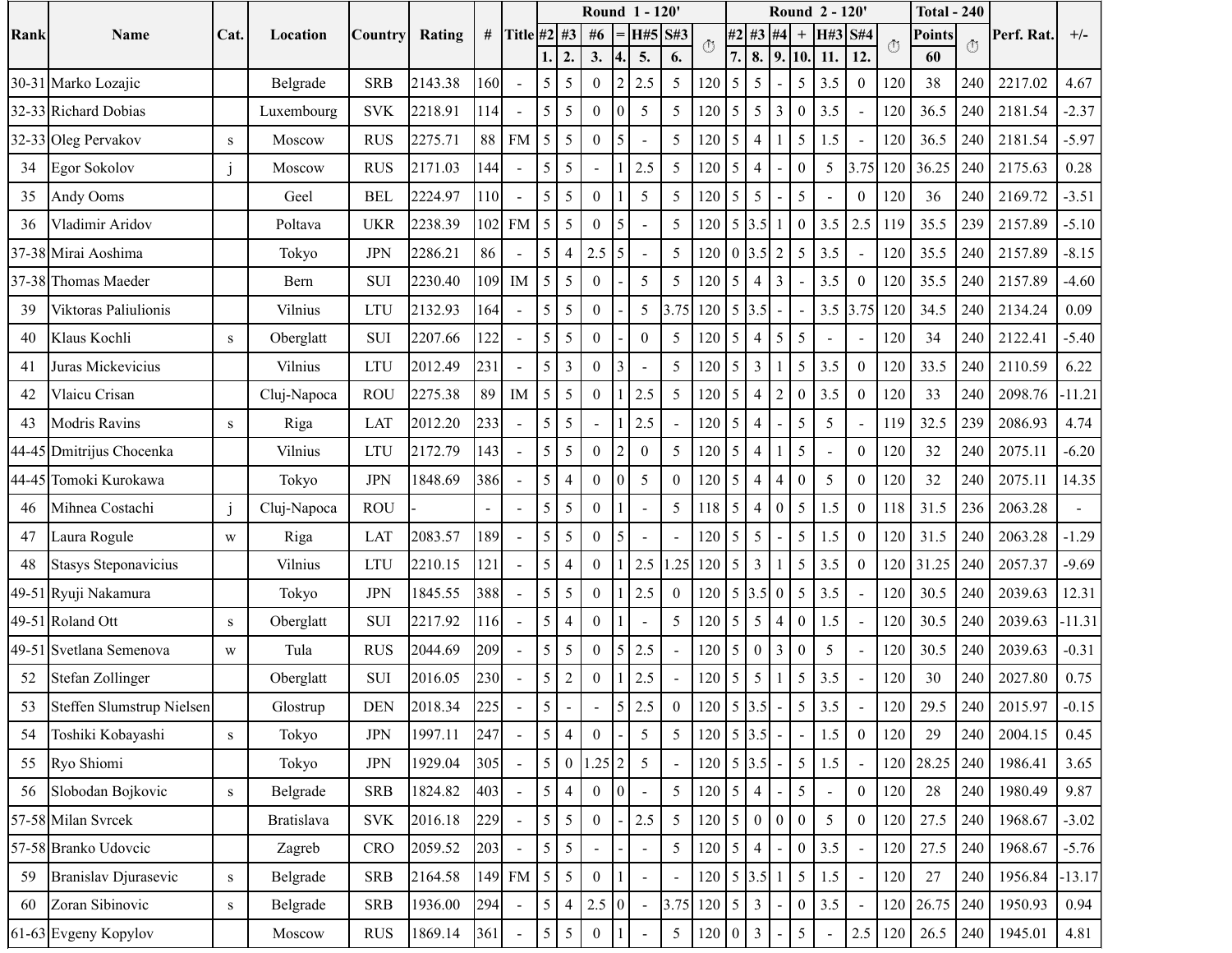|       |                           |                | Location    | Country      | Rating    | #   |                |                  |                         |                  |                  | Round 1 - 120' |                  |     |                 |                  |                  |                          | Round 2 - 120                              |                          |         | <b>Total - 240</b> |     | Perf. Rat. |                |
|-------|---------------------------|----------------|-------------|--------------|-----------|-----|----------------|------------------|-------------------------|------------------|------------------|----------------|------------------|-----|-----------------|------------------|------------------|--------------------------|--------------------------------------------|--------------------------|---------|--------------------|-----|------------|----------------|
| Rank  | Name                      | Cat.           |             |              |           |     | Title #2 #3    |                  |                         | #6               |                  | H#5            | S#3              | (1) | #2              | #3               | #4               | $^{+}$                   | H#3                                        | <b>S#4</b>               | $\circ$ | Points             | Ō   |            | $+/-$          |
|       |                           |                |             |              |           |     |                | 1                | 2.                      | 3.               | 4.               | 5.             | 6.               |     | 7.              | 8.               | 9.               | 10.                      | 11.                                        | 12.                      |         | 60                 |     |            |                |
| 61-63 | Tomohiko Matsuo           |                | Tokyo       | <b>JPN</b>   | 1940.35   | 291 |                | 5                | $\overline{\mathbf{3}}$ |                  | 5                |                |                  | 120 | 5               |                  |                  | 5                        | 3.5                                        | $\sim$                   | 120     | 26.5               | 240 | 1945.01    | 0.30           |
| 61-63 | Tomomichi Suzuki          |                | Tokyo       | <b>JPN</b>   | 1919.91   | 312 |                | 5                |                         | $\overline{0}$   | $\overline{0}$   | 5              | $\theta$         | 120 | 5               | $\overline{4}$   |                  | 5                        | 1.5                                        | $\overline{\phantom{a}}$ | 120     | 26.5               | 240 | 1945.01    | 1.59           |
| 64    | Razvan-Stefan Dicu        |                | Cluj-Napoca | <b>ROU</b>   | 1895.91 h |     |                | 5                | 5                       | $\overline{0}$   |                  |                | 5                | 120 | 5               | $\boldsymbol{0}$ | $\theta$         | 5                        | ÷,                                         | $\boldsymbol{0}$         | 115     | 26                 | 235 | 1933.19    | $\overline{a}$ |
| 65    | Hiroshi Manabe            |                | Tokyo       | <b>JPN</b>   |           |     |                | 5                | $\overline{4}$          | 2.5              |                  | 2.5            |                  | 120 | $\overline{5}$  | 1.5              |                  | $\boldsymbol{0}$         | 1.5                                        |                          | 120     | 24                 | 240 | 1885.88    |                |
| 66    | Andreas Nievergelt        | S              | Oberglatt   | <b>SUI</b>   | 1930.31   | 303 |                | 5                | 5                       | $\mathbf{0}$     | $\overline{0}$   | 5              | $\theta$         | 120 | 5               | $\boldsymbol{0}$ |                  | $\boldsymbol{0}$         | 3.5                                        | $\overline{\phantom{a}}$ | 120     | 23.5               | 240 | 1874.06    | $-3.57$        |
| 67    | Vilimantas Satkus         | S              | Vilnius     | <b>LTU</b>   | 2005.05   | 236 |                | 5                | 5                       |                  | 0                | 2.5            | $\theta$         | 120 | 5               | $\overline{4}$   | $\overline{0}$   | $\boldsymbol{0}$         | 1.5                                        | $\boldsymbol{0}$         | 120     | 23                 | 240 | 1862.23    | $-9.06$        |
| 68    | Arvydas Mockus            |                | Vilnius     | <b>LTU</b>   | 1867.91   | 362 |                | 5                | $\overline{4}$          |                  |                  | 2.5            | $\theta$         | 120 | 5               | $\overline{4}$   |                  |                          | $\overline{a}$                             |                          | 120     | 22.5               | 240 | 1850.40    | $-1.11$        |
| 69    | Mirko Miljanic            | S              | Belgrade    | <b>SRB</b>   | 1870.31   | 359 |                | 5                | $\overline{\mathbf{3}}$ | $\overline{0}$   |                  |                |                  | 120 | 5               | $\overline{3}$   |                  | $\overline{4}$           |                                            |                          | 120     | 22                 | 240 | 1838.58    | $-2.01$        |
| 70    | Dimitris Skyrianoglou     |                | Athens      | <b>GRE</b>   | 1858.81   | 371 |                | 5                | $\overline{4}$          |                  |                  |                |                  | 120 | 5               | $\overline{4}$   |                  | $\blacksquare$           | 3.5                                        |                          | 120     | 21.5               | 240 | 1826.75    | $-2.04$        |
| 71    | Ante Leon Starcevic       | $\mathbf{i}$   | Zagreb      | CRO          | 1679.41   | 550 |                | 5                | $\mathbf{0}$            | $\overline{0}$   |                  |                |                  | 120 | 5               | 2.5              | 2                | 5                        |                                            |                          | 120     | 20.5               | 240 | 1803.10    | 7.84           |
|       | 72-74 Benjamin Defromont  |                | Survilliers | <b>FRA</b>   | 1839.76h  |     |                | 5                |                         | $\mathbf{0}$     | 5                |                | $\theta$         | 120 | 5               | $\overline{0}$   |                  | 5                        | $\theta$                                   | $\boldsymbol{0}$         | 120     | 20                 | 240 | 1791.27    |                |
| 72-74 | Go Umayabara              |                | Tokyo       | <b>JPN</b>   | 1882.99   | 352 |                | 5                |                         | 2.5              |                  | $\Omega$       |                  | 120 | 5               | $\boldsymbol{0}$ | $\Omega$         | 5                        | 1.5                                        | $\overline{a}$           | 120     | 20                 | 240 | 1791.27    | $-5.82$        |
|       | 72-74 Mihajlo Vujasinovic | S              | Belgrade    | <b>SRB</b>   | 1793.07   | 435 |                | 5                | 5                       | $\Omega$         | 0                | $\Omega$       |                  | 120 |                 | 5 3.5            |                  |                          | 1.5                                        |                          | 120     | 20                 | 240 | 1791.27    | $-0.12$        |
| 75    | Alexandru Mihalcescu      | $\mathbf{i}$   | Cluj-Napoca | <b>ROU</b>   | 1628.93   | 614 |                | 5                | $\overline{4}$          |                  |                  |                | $\theta$         | 120 | 5               | $\overline{3}$   |                  | $\boldsymbol{0}$         | 1.5                                        | $\overline{a}$           | 120     | 19.5               | 240 | 1779.44    | 9.54           |
| 76    | Mikelis Emils Mikelsons   |                | Riga        | LAT          | 1869.91   | 360 |                | $5\overline{)}$  |                         | $\overline{0}$   | 5                | 2.5            |                  | 120 | 5               |                  |                  | $\blacksquare$           | 1.5                                        | $\bar{\phantom{a}}$      | 120     | 19                 | 240 | 1767.62    | $-6.48$        |
| 77    | Ivan Brjuchanov           | S              | Poltava     | <b>UKR</b>   | 1874.12   | 355 |                | 5                |                         | $\overline{0}$   |                  | 2.5            | 3.75             | 116 | 5               |                  |                  | $\theta$                 | 1.5                                        | $\sim$                   | 115     | 18.75              | 231 | 1761.70    | $-7.12$        |
| 78-79 | Toshimasa Fujiwara        | $\mathbf{j}$   | Tokyo       | <b>JPN</b>   |           |     |                | 0                | $\overline{4}$          | $\Omega$         |                  |                | $\Omega$         | 120 |                 | 5 2.5            | $\theta$         |                          | 5                                          | $\overline{\phantom{a}}$ | 120     | 18.5               | 240 | 1755.79    | $\overline{a}$ |
|       | 78-79 Martin Hoffmann     | S              | Oberglatt   | <b>SUI</b>   | 2121.53   | 171 | $\mathbf{r}$   | 5                | $\overline{3}$          | $\theta$         |                  |                | $\theta$         | 120 | 5               | $\boldsymbol{0}$ |                  | $\theta$                 | 3.5                                        | $\bar{\phantom{a}}$      | 120     | 18.5               | 240 | 1755.79    | $-23.19$       |
| 80    | Hiroaki Maeshima          |                | Tokyo       | <b>JPN</b>   |           |     |                | 5                | $\overline{3}$          | $\theta$         |                  |                | $\theta$         | 120 | 5               |                  |                  | $\theta$                 | 3.5                                        | $\boldsymbol{0}$         | 120     | 17.5               | 240 | 1732.14    |                |
| 81    | Masakazu Nakajima         |                | Tokyo       | <b>JPN</b>   | 1629.88 h |     |                | 5                | $\overline{4}$          | $\boldsymbol{0}$ |                  |                | $\theta$         | 120 | 5               |                  | $\overline{0}$   | $\theta$                 | 1.5                                        | $\boldsymbol{0}$         | 120     | 16.5               | 240 | 1708.48    |                |
| 82    | Laurent Riguet            |                | Survilliers | <b>FRA</b>   | 1921.89   | 310 |                | 5                | $\boldsymbol{0}$        | $\overline{0}$   |                  | 2.5            |                  | 118 | 5               | $\blacksquare$   |                  | $\overline{\phantom{a}}$ | 1.5                                        | $\overline{a}$           | 107     | 14                 | 225 | 1649.35    | 17.28          |
| 83    | Damjan Horvat             |                | Zagreb      | <b>CRO</b>   |           |     |                | 5                |                         | $\boldsymbol{0}$ | $\overline{c}$   | $\overline{0}$ |                  | 118 | 5               | $\overline{c}$   | $\boldsymbol{0}$ | $\theta$                 | $\boldsymbol{0}$                           |                          | 120     | 14                 | 238 | 1649.35    |                |
| 84    | Leonid Emel'yanenko       | $\overline{1}$ | Volgograd   | <b>RUS</b>   | 1819.16   | 406 |                |                  | $0$ 2.5                 | $\boldsymbol{0}$ | 0                |                | $\mathbf{0}$     |     |                 |                  |                  |                          | $120 \mid 5 \mid 3 \mid 0 \mid 0 \mid 3.5$ | $\boldsymbol{0}$         | 120     | 14                 | 240 | 1649.35    | $-10.77$       |
| 85    | Yunosuke Kuroda           |                | Tokyo       | <b>JPN</b>   |           |     | $\blacksquare$ |                  | 5 2.5                   |                  |                  |                | $\Omega$         | 120 | 5 <sup>5</sup>  | $\mathbf{0}$     |                  |                          |                                            | $\overline{\phantom{a}}$ | 120     | 13.5               | 240 | 1637.52    | ÷.             |
| 86    | Naoki Matsuzaki           |                | Tokyo       | $\mbox{JPN}$ | 1747.51   | 483 |                | 5                | $\mathbf{0}$            |                  |                  |                | $\boldsymbol{0}$ | 120 | $5\overline{5}$ |                  |                  |                          | 1.5                                        |                          | 120     | 11.5               | 240 | 1590.22    | $-9.97$        |
| 87    | <b>Bruno Kos</b>          |                | Zagreb      | <b>CRO</b>   |           |     |                | 5                | $\boldsymbol{0}$        | $\overline{0}$   |                  |                | $\boldsymbol{0}$ | 120 | $5\overline{)}$ |                  |                  | $\mathbf{1}$             |                                            | $\overline{0}$           | 119     | 11                 | 239 | 1578.39    |                |
| 88    | Mihael Kovac              |                | Zagreb      | CRO          | 1449.47 h |     |                |                  | 5 2.5                   |                  |                  |                |                  | 120 | $\overline{0}$  | $\mathbf{0}$     |                  | $\mathbf{1}$             | $\overline{\phantom{a}}$                   | $\mathbf{0}$             | 120     | 9.5                | 240 | 1542.91    | $\overline{a}$ |
| 89    | Krzysztof Spicak          | ${\bf S}$      | Warsaw      | POL          | 1606.14   | 643 | $\mathbf{r}$   |                  | 0 <sub>0</sub>          | $\theta$         |                  |                |                  | 120 | 5 <sub>1</sub>  | $\mathbf{1}$     |                  | $\mathbf{1}$             |                                            |                          | 120     | $\,8\,$            | 240 | 1507.43    | $-6.26$        |
| 90    | Iancu-Ioan Sandea         | j              | Cluj-Napoca | <b>ROU</b>   | 1681.34   | 545 | $\omega$       |                  | 0 <sub>0</sub>          |                  | $\boldsymbol{0}$ | 2.5            | $\boldsymbol{0}$ | 120 | 5 <sup>1</sup>  | $\mathbf{0}$     | $\overline{0}$   | $\overline{0}$           | $\mathbb{Z}^2$                             | $\mathbf{0}$             | 120     | 7.5                | 240 | 1495.61    | $-11.78$       |
| 91    | Simun Damjanovic          | j              | Zagreb      | <b>CRO</b>   |           |     | $\overline{a}$ | 5                | $\overline{0}$          | $\overline{0}$   |                  |                |                  | 120 | $\overline{0}$  | $\mathbf{0}$     | $\mathbf{0}$     | -1                       | $\mathbf{0}$                               | $\boldsymbol{0}$         | 120     | $\overline{7}$     | 240 | 1483.78    | $\omega$       |
| 92    | Antti Parkkinen           |                | Survilliers | ${\rm FIN}$  | 1826.46   | 401 |                | $\boldsymbol{0}$ |                         | $\boldsymbol{0}$ |                  |                |                  | 119 | $5\overline{)}$ |                  |                  | $\boldsymbol{0}$         |                                            | $\overline{a}$           | 116     | 6                  | 235 | 1460.13    | $-23.24$       |